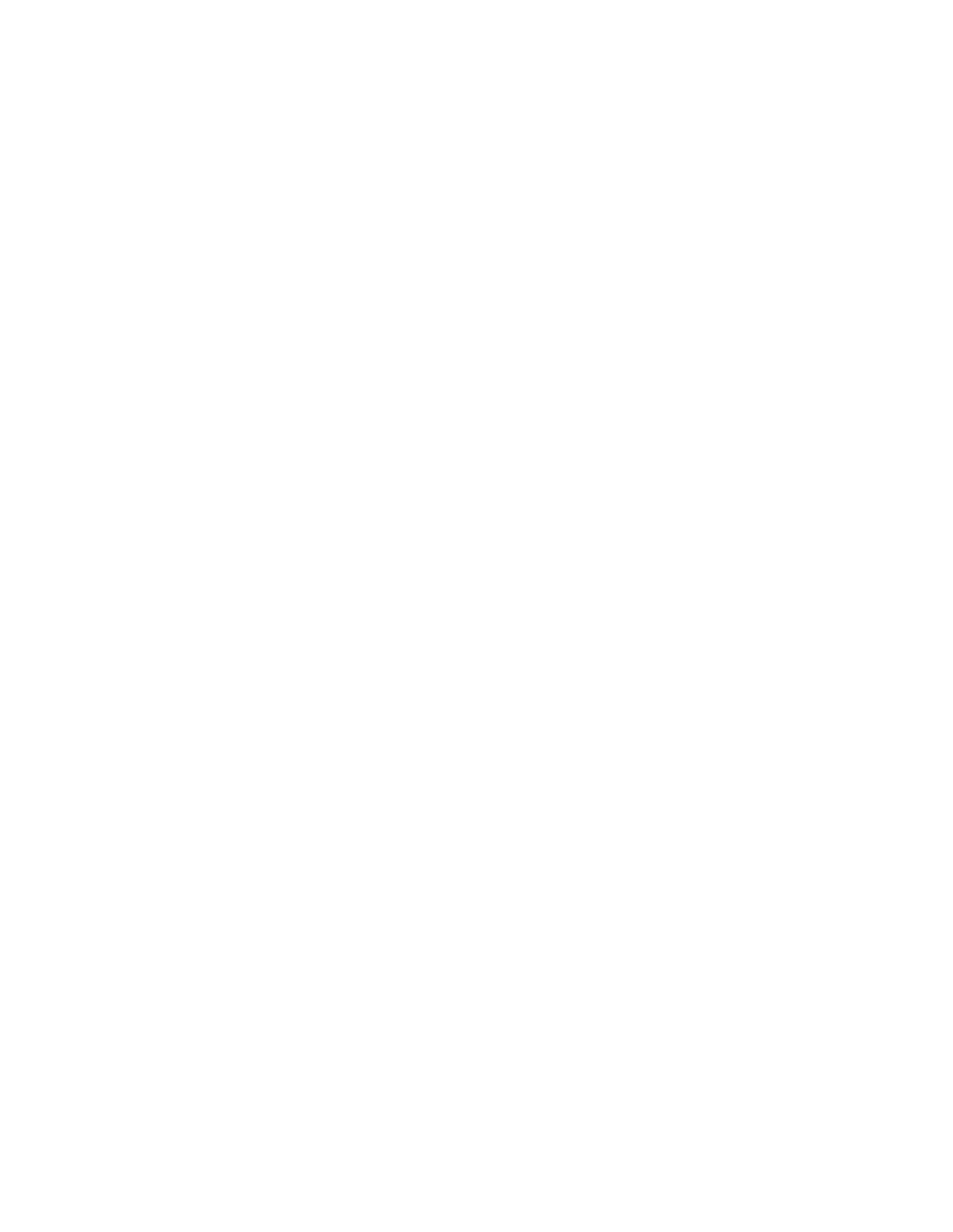# Range Accuracy Analysis for FMCW Systems with Source Nonlinearity

Pu Wang, David Millar, Kieran Parsons, Rui Ma, Phillip V. Orlik

*Abstract*— In this paper, we provide theoretical analysis on range estimation in frequency modulated continuous wave (FMCW) systems when the source nonlinearity is present. Existing literature on the effect of source nonlinearity on the range estimation is either based on a heuristic approach or limited to specific algorithms. To provide a unified analysis, we introduce the framework of misspecified Cramer-Rao bound ´ (MCRB) and derive analytical lower bounds on the range estimation. Our analysis reveals that the range estimation accuracy is a function of the nonlinearity function, system parameters (e.g., bandwidth, sampling frequency) and noise variance. It is also noted that our result converges to the conventional accuracy analysis for range estimation when the nonlinearity becomes negligible. Finally, numerical results are provided to verify the analytical bounds.

*Index Terms*— Range estimation, source nonlinearity, frequency modulated continuous wave, Cramer-Rao bound. ´

#### I. INTRODUCTION

Linearly swept or frequency modulated continuous wave (FMCW) sources in the radio and optical frequency ranges have been used to estimate the distance of reflectors with high resolution, low hardware cost, and lightweight signal processing. FMCW radar, optical frequency-domain reflectometry (OFDR) and swept-source optical coherence tomography (SS-OCT) are typical applications of linear sweep sources.

An FMCW system transmits linearly frequency-modulated continuous waves, whose frequency pattern follows a sawtooth or triangular pattern with respect to time [1]–[3]. Reflected signals from various objects of interest are mixed with the local oscillator signal, which is used to generate the transmitted signal, to produce analog beat signals and output digital beat signals via analog-to-digital converters (ADCs). Since the peak frequency of beat signal is proportional to the distance of object, a standard fast Fourier transform (FFT) of the beat signal can be used to identify peaks and, hence, estimate the distance.

One of key issues for the FMCW system is that, as shown in Fig. 1, range resolution and estimation accuracy degrade when the source is not linearly swept [4]–[9]. The source nonlinearity can be caused by phase noise at local oscillators, low-cost voltage controlled oscillator (VCO), imprecise frequency tracking, switching in digital circuits, and the transient response of the phase-locked loop (PLL) component. Moreover, the nonlinearity effect on the range estimation is rangedependent, smaller at short measurement distances and greater at long measurement distances. For short-distance targets, it is possible to compensate the nonlinearity in the beat signal directly using the original nonlinearity at the source. For long-distance targets, on the other hand, the nonlinearity effect aggravates along with target distance, leading to a primary disturbance source.

The nonlinearity can be compensated with *hardware* and *software* solutions. Hardware solutions include the use of a predistorted VCO control voltage to have a linear FM output and complex synthesizer with phase-locked loop. However, the former approach fails when the external conditions, e.g., temperature, are changing, while the





(a) linearly swept source with sinusoidal source nonlinearity in the timefrequency domain.

(b) Range Estimation without (top) and with (bottom) sinusoidal source nonlinearity.

Fig. 1. The impact of a sinusoidal source nonlinearity on FMCW-based range estimation in the optical frequency range.

latter requires costly devices. The use of direct digital synthesis (DDS) offers effective solutions, but the transmitted bandwidth is still limited when compared to the one obtained by directly sweeping the VCO [10]. Different local oscillators can be used to transmit large bandwidths at the cost of increased system complexity.

On the other hand, software solutions mostly use a reference point to estimate the source nonlinearity function  $[1]$ ,  $[3]$ ,  $[9]$ ,  $[11]$ – $[14]$ . With the estimated nonlinearity function, the nonlinearity effect is compensated with respect to the beat signal to restore the correct phase information. These computational methods include resampling of the data in order to have a linear behavior and matched filtering with a function estimated from the reference response. However, these approaches are based on local approximations of the source nonlinearity function, which limits their applicability to short-range applications. [1] and [2] presented a nonlinearity correction algorithm which removes the nonlinearity effects over the entire range profile. The method is based on the residual-video-phase (RVP) correction and operates on the de-ramped data. When the source nonlinearity is time-varying due to external operating conditions, e.g., temperature, vibration, and electromagnetic noise, referencebased approaches have to repeat the step of estimating the source nonlinearity function and update it in the nonlinearity correction method [14]. [9] presented a parametric reference-free approach to jointly estimate range parameters of multiple reflectors and the source nonlinearity function from the beat signal. Given a parametric (e.g., sinusoidal or polynomial) model for the nonlinearity function, the beat signal can be shown to be the sum of  $K$  responses characterized by K reflectors and a shared set of parametric coefficients for the nonlinearity function. Therefore, by jointly estimating the two sets of unknown parameters from the  $K$ -component beat signal, the range information can be recovered. It is noted that this reference-free approach requires the number of reflectors to be above a threshold that is determined by the parametric model used for the source nonlinearity.

In practice, the source nonlinearity is often ignored due to the high cost of hardware solutions and increased computational complexity of software solutions. Therefore, there is considerable interest to understand the performance loss when source nonlinearity is present [15]–[18]. [15] characterized the nonlinearity effect due to the phase

The authors are with Mitsubishi Electric Research Laboratories (MERL), 201 Broadway, Cambridge, MA 02139, USA (e-mail: {pwang, millar, parsons, rma, porlik}@merl.com).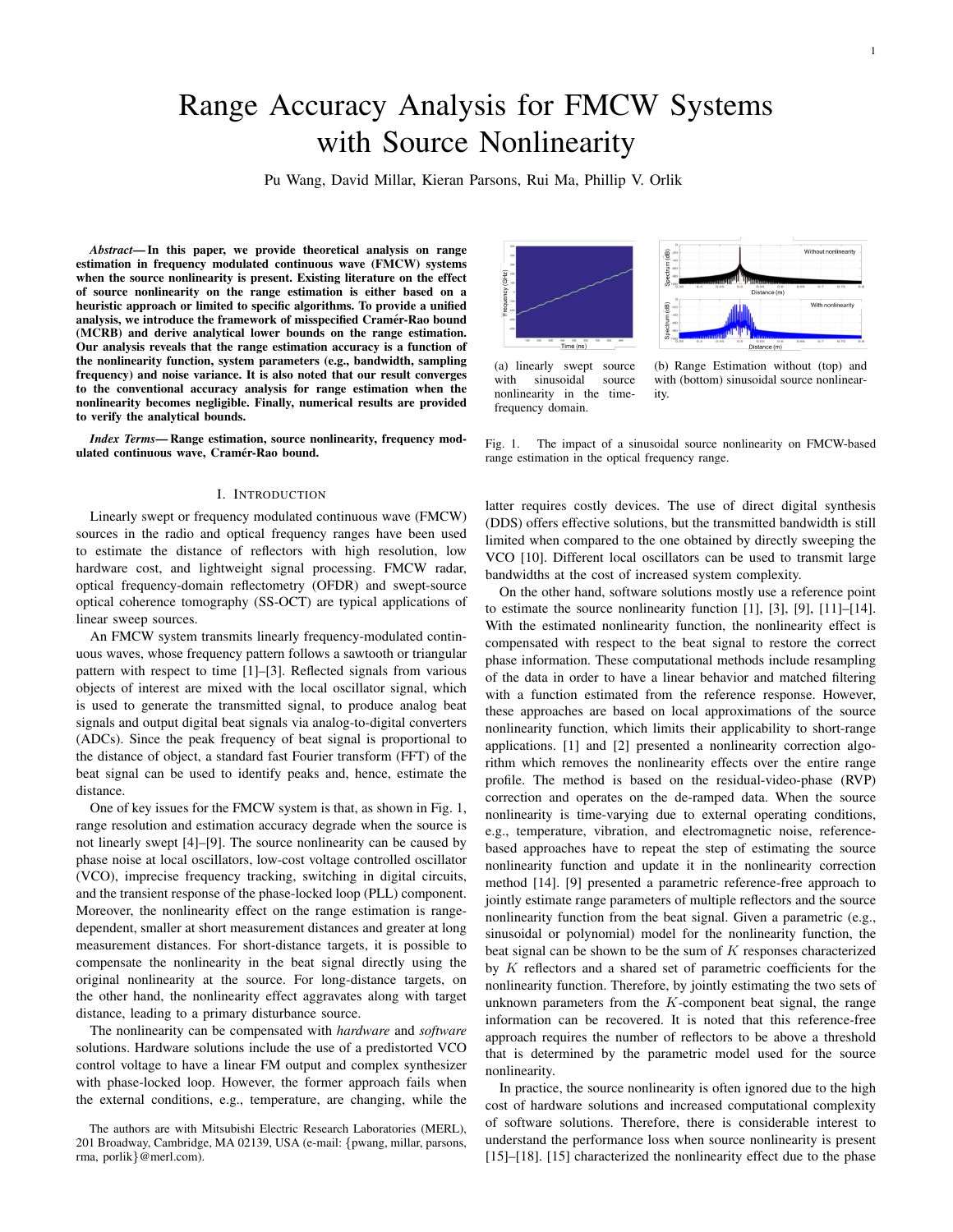noise at local oscillators and its contribution to the intermediate frequency (IF) spectrum by modeling the phase noise as a stochastic process. [10] used a simple definition of nonlinearity of a W-band FMCW sensor as the ratio of change in the frequency slope to the slope. The resulting range resolution is defined as the root mean square of the conventional range resolution and the product between the nonlinearity term and target range. As the nonlinearity term increases or the range is increased, the range resolution becomes worse and hence target resolving capability is reduced. [16] focused on analyzing the effects of systematic nonlinearities on bias and variance of the Fourier transform-based target range estimates. [17] extended similar analysis to cooperative radar systems. In [18], the FMCW nonlinearity was measured and then characterized as the combination of 1) random deviation due to phase noise and 2) periodic (sinusoidal) deviations due to switching in digital circuits or transient response of the PLL component. Given such nonlinearity characterization, the standard CRB framework was used to analyze the dependence of target range estimation accuracy on the frequency ramp nonlinearity, phase noise, and SNR.

In this paper, we provide a unified analysis on FMCW-based range estimation when the source nonlinearity is present. Compared with previous studies that are either based on a heuristic approach or limited to specific algorithms, we introduce the framework of *misspecified* Cramér-Rao bound (MCRB) and derive analytical lower bounds on the FMCW-based range estimation directly as an explicit function of source nonlinearity, system parameters (e.g., bandwidth, sampling frequency) and SNR. It is also noted that our result converges to the conventional accuracy analysis for FMCW-based range estimation when the nonlinearity becomes negligible. Finally, numerical results are provided to verify the analytical bounds.

The remainder of this paper is organized as follows. Section II introduces the FMCW-based range estimation and the effect of source nonlinearity. The misspecified CRB is derived in details in Section III. Numerical examples are provided in Section IV to verify the analytical result, followed by a conclusion in Section V.

# II. NONLINEARITY-INDUCED RANGE DISTORTION IN FMCW **SYSTEMS**

Consider an FMCW system transmitting a unit-magnitude linearly frequency modulated signal

$$
s_t(t) = e^{j2\pi (f_c t + 0.5\alpha t^2 + \epsilon(t))},
$$
\n(1)

where t is the time variable,  $f_c$  is the carrier frequency,  $\alpha$  is the frequency sweep rate or chirp rate, and  $\epsilon(t)$  is the source nonlinearity phase function. For a perfect FMCW source, we have  $\epsilon(t) = 0$ .

For a stationary reflector at a distance of  $R$ , the received signal is a delayed and attenuated copy of the transmitted signal

$$
s_r(t) = Ae^{j\phi_0} s_t(t-\tau)
$$
  
=  $Ae^{j\phi_0} e^{j2\pi (f_c(t-\tau)+0.5\alpha(t-\tau)^2 + \epsilon(t-\tau))},$  (2)

where  $Ae^{j\phi_0}$  is the complex amplitude reflected from the target and  $\tau = 2R/c$  is the time delay. It is then mixed with the transmitted signal to generate the beat signal.

$$
s_b(t) = s_r(t)s_t^*(t)
$$
  
=  $Ae^{j\phi_0}e^{j2\pi(-f_c\tau + \alpha\tau t - 0.5\alpha\tau^2 + (\epsilon(t) - \epsilon(t - \tau)))}$ . (3)

With a perfect FMCW source,  $\epsilon(t) - \epsilon(t-\tau) = 0$  in (3) and the beat signal is a complex sinusoidal signal with  $f_b = \alpha \tau$  (or, equivalently, angular frequency  $\omega_b = 2\pi\alpha\tau$ ). When the source nonlinearity  $\epsilon(t)$  is present, the beat signal in (3) is no longer a single-tone signal due to the time-dependent term  $\epsilon(t) - \epsilon(t-\tau) \neq 0$  in the phase. As a result, the spectral peak of beat signal can be shifted and spread, resulting in degradation in the range resolution and estimation accuracy. Fig.1 (a) shows the time-frequency spectrum of the linearly swept source signal contaminated by a sinusoidal source nonlinearity due to switching in digital circuits or transient response of the PLL component. Its impact on the range estimation is clearly seen in Fig.1 (b) as the spectrum peak spreads with multiple spurious peaks.

### III. RANGE ACCURACY ANALYSIS IN THE PRESENCE OF FMCW SOURCE NONLINEARITY

In the following, we characterize performance degradation due to the presence of FMCW source nonlinearity by the means of the misspecified CRB [19]–[23]. To be specific, our goal is, for a given source nonlinearity, to derive the range estimation accuracy as a function of the source nonlinearity and other parameters such as the bandwidth, sampling frequency and the SNR.

To be precise, the noisy beat signal  $x_n = s_b(n) + v(n)$  follows a complex Gaussian probability density function (pdf),

$$
p_x(x_n) = \mathcal{CN}(\bar{\mu}_n, \bar{\sigma}^2),\tag{4}
$$

where the mean is given by the noise-free beat signal in (3)

$$
\bar{\mu}_n = s_b(n) = s_b(t)|_{t=n\Delta T}
$$
  
=  $Ae^{j2\pi(\alpha\tau n\Delta T + \bar{\phi}_0 + (\epsilon(n\Delta T) - \epsilon(n\Delta T - \tau))}$   
=  $Ae^{j2\pi(\bar{f}_0 n + \bar{\phi}_0 + (\epsilon(n\Delta T) - \epsilon(n\Delta T - \tau))}$  (5)

where  $\bar{f}_0 = \alpha \tau \Delta T$ ,  $\bar{\phi}_0 = f_c \tau - 0.5 \alpha \tau^2 + \phi_0$ ,  $\epsilon(n) \neq 0$ , and the noise variance is  $\bar{\sigma}^2$ . Here we use  $[\cdot]$  to denote the true parameters in the true signal model.

Due to computational complexity and hardware constraints, the FMCW system often ignores the presence of the source nonlinearity  $\epsilon(t)$  and simply treats the observed beat signal as if the source nonlinearity term is zero, i.e.,  $\epsilon(t) = 0$ , thus yielding a misspecified signal model,  $\mathcal{F}$ ,

$$
f_x(x_n|\boldsymbol{\theta}) = \mathcal{CN}(\mu_n(\boldsymbol{\psi}), \sigma^2),\tag{6}
$$

where  $\mu_n = Ae^{j2\pi (f_0 n + \phi_0)}$  is the ideal discrete-time beat signal with  $\epsilon(t) = 0$ . The corresponding parameters in the assumed signal model are grouped as  $\boldsymbol{\theta} = [\boldsymbol{\psi}^T, \sigma^2]^T$  with  $\boldsymbol{\psi} = [f_0, \phi_0, A]$ .

The FMCW-based range estimation is to estimate the signal parameters  $\psi$  (particularly  $f_0$  which is directly related to the range) and the noise variance  $\sigma^2$  according to (6) from observed beat signal actually generated from (4). The problem of interest here is to fully characterize the range estimation accuracy given the model mismatch between (4) and (6). For this purpose, we introduce below the misspecified CRB for analyzing accuracy of FMCW-based range estimation in the presence of source nonlinearity.

#### *A. Pseudo-True Parameter*

To derive the misspecified CRB, we need to first find a *unique* set of pseudo-true parameters for  $\psi$  and  $\sigma^2$  in the assumed signal model of (6) which has the smallest Kullback-Leibler divergence (KLD) with respect to the true signal model of (4). The pseudo-true parameter set represents a surrogate parameter set in the assumed signal model of (6). The distance between the true and pseudo-true parameters contributes the range estimation error due to the model mismatch.

Given (4) and (6), the KLD between the two signal models is given as

$$
D(p_x||f_x) = \int \ln\left(\frac{p_x(\mathbf{x})}{f_x(\mathbf{x}|\boldsymbol{\theta})}\right) p_x(\mathbf{x}) d\mathbf{x}
$$
  
=  $N \ln \frac{\sigma^2}{\sigma^2} - N + N \frac{\bar{\sigma}^2}{\sigma^2} + \frac{\|\boldsymbol{\mu}(\boldsymbol{\psi}) - \bar{\boldsymbol{\mu}}\|^2}{\sigma^2}$  (7)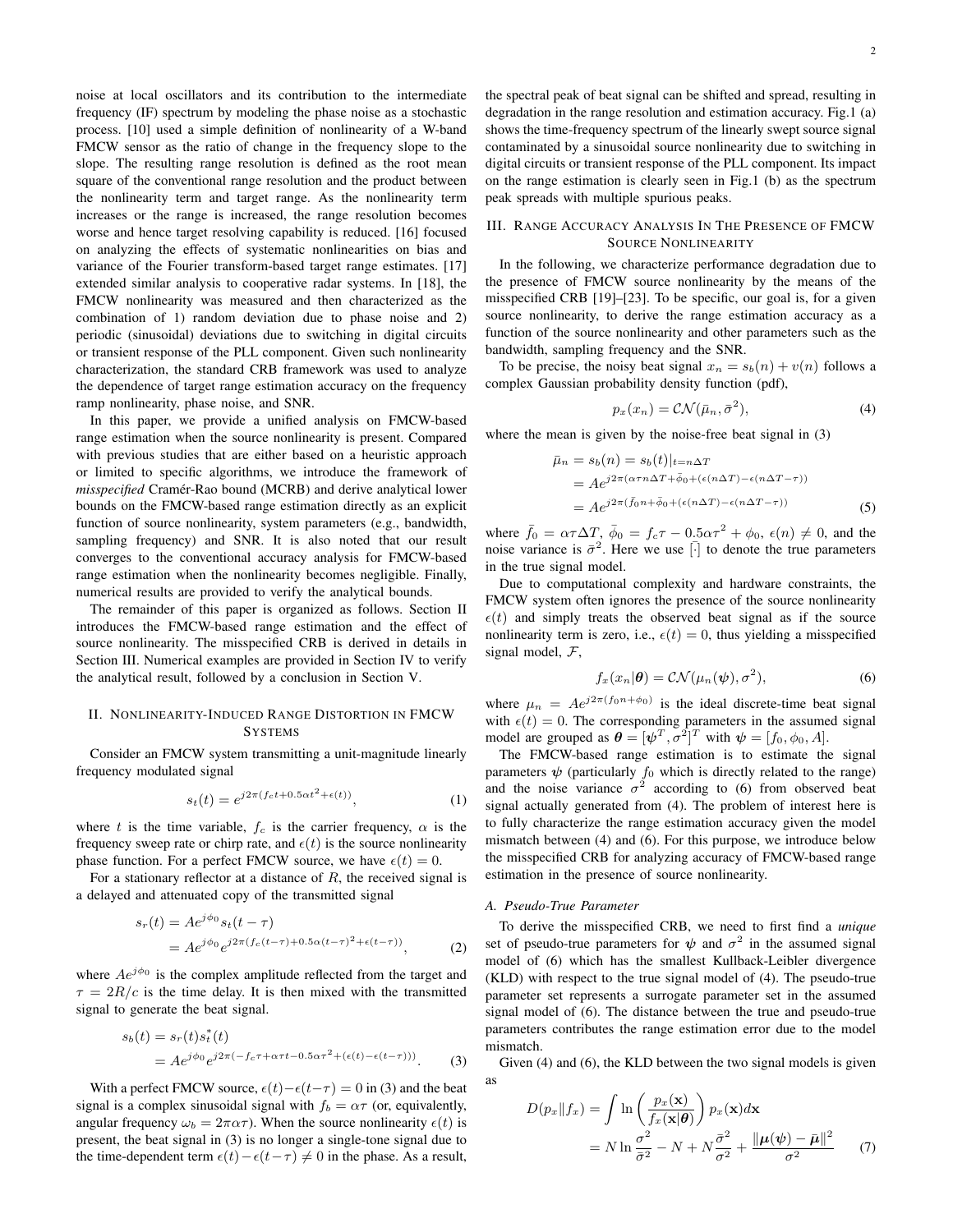Given the true  $\bar{\mu}$  and  $\bar{\sigma}^2$ , we can first minimize the KLD over the nonlinear parameter set  $\psi$ , equivalent to minimizing  $\|\mu(\psi) - \bar{\mu}\|^2$ , i.e.,

$$
\psi_0 = [f_0, \phi_0, A_0]^T = \arg\min_{\psi} \|\bar{\mu} - \mu(\psi)\|^2
$$
\n
$$
= \arg\min_{\psi} \sum_{n=0}^{N-1} \left| \bar{\mu}_n - Ae^{j2\pi (f_0 n + \phi_0)} \right|^2
$$
\n(8)

which can be solved by a nonlinear least squared method or a noiseless phase unwrapping method. With  $\psi_0$  and define  $|\mu_0|^2 =$  $\|\bar{\boldsymbol{\mu}} - \boldsymbol{\mu}(\boldsymbol{\psi}_0)\|^2/N$ , we can minimize the KLD over  $\sigma^2$  as

$$
\sigma_0^2 = \bar{\sigma}^2 + |\mu_0|^2. \tag{9}
$$

In other words, in (8), the pseudo-true signal parameters  $\psi_0$  minimize the total distance over the two means  $\bar{\mu}_n$  and  $\mu_n(\psi)$ . In (9), the pseudo-true nuisance parameter  $\sigma_0^2$  is found to be the sum of the true noise variance  $\bar{\sigma}^2$  and the squared residual term  $|\mu_0|^2$ .

Grouping the pseudo-true parameter set as  $\boldsymbol{\theta}_0 = [\psi_0^T, \sigma_0^2]^T$ , we can define the difference vector as  $\mathbf{r} = \bar{\theta} - \theta_0$ , where  $\bar{\theta} =$  $[\bar{f}_0, \bar{\phi}_0, \bar{A}, \bar{\sigma}^2]^T$  is the true parameter set in (4).

# *B. Misspecified CRB*

For any unbiased estimator  $\hat{\theta}(\mathbf{x})$ , i.e.,  $\mathbb{E}_p\{\hat{\theta}(\mathbf{x})\} = \theta_0$  (unbiased with respect to the pseudo-true parameters  $\theta_0$ ), then the error covariance matrix of the mismatched estimator is given as

$$
\mathbf{C}_p(\hat{\boldsymbol{\theta}}(\mathbf{x}), \boldsymbol{\theta}_0) = \mathbb{E}_p\left\{(\hat{\boldsymbol{\theta}}(\mathbf{x}) - \boldsymbol{\theta}_0)(\hat{\boldsymbol{\theta}}(\mathbf{x}) - \boldsymbol{\theta}_0)^T\right\}
$$
(10)

where  $\theta_0$  is the pseudo-true parameter (defined above), is lower bounded by the misspecified CRB [22]

$$
\mathbf{C}_p(\hat{\boldsymbol{\theta}}(\mathbf{x}), \boldsymbol{\theta}_0) \succeq \mathbf{A}_{\boldsymbol{\theta}_0}^{-1} \mathbf{B}_{\boldsymbol{\theta}_0} \mathbf{A}_{\boldsymbol{\theta}_0}^{-1} = \text{MCRB}(\boldsymbol{\theta}_0)
$$
(11)

where  $\mathbf{A}_{\theta_0}$  and  $\mathbf{B}_{\theta_0}$  are two generalization of the conventional FIM in the matched signal model case. Specifically,  $A_{\theta_0}$  and  $B_{\theta_0}$  are, respectively, defined as

$$
[\mathbf{A}_{\boldsymbol{\theta}_0}]_{ij} = \mathbb{E}_p \left\{ \frac{\partial^2 \ln f_x(\mathbf{x}|\boldsymbol{\theta})}{\partial \boldsymbol{\theta}_i \partial \boldsymbol{\theta}_j} |_{\boldsymbol{\theta} = \boldsymbol{\theta}_0} \right\},\tag{12}
$$

with elements obtained by taking the expectation of the second partial derivatives of the *assumed* log-likelihood function  $\ln f_x(\mathbf{x}|\boldsymbol{\theta})$  of (6) over the *true* pdf  $p_x(\mathbf{x})$  of (4), and

$$
[\mathbf{B}_{\theta_0}]_{ij} = \mathbb{E}_p \left\{ \frac{\partial \ln f_x(\mathbf{x}|\boldsymbol{\theta})}{\partial \theta_i} |_{\boldsymbol{\theta} = \boldsymbol{\theta}_0} \frac{\partial \ln f_x(\mathbf{x}|\boldsymbol{\theta})}{\partial \theta_j} |_{\boldsymbol{\theta} = \boldsymbol{\theta}_0} \right\}, \quad (13)
$$

with elements obtained by taking the expectation of the cross product of first partial derivatives of the *assumed* log-likelihood function ln  $f_x(\mathbf{x}|\boldsymbol{\theta})$  over the *true* pdf  $p_x(\mathbf{x})$ . In the matched signal model case, we have  $\mathbf{A}_{\boldsymbol{\theta}_0} = -\mathbf{B}_{\boldsymbol{\theta}_0}$ .

*1) Log-Likelihood Function and Its Derivatives:* From (6), the assumed log-likelihood function is given as

$$
\ln f_x(\mathbf{x}|\boldsymbol{\theta}) = -N \ln \sigma^2 - \frac{\|\mathbf{x} - \boldsymbol{\mu}(\boldsymbol{\psi})\|^2}{\sigma^2}.
$$
 (14)

which leads to  $\mu_n = Ae^{j2\pi (f_0 n + \phi_0)}$ 

$$
\frac{\partial \ln f_x(\mathbf{x}|\boldsymbol{\theta})}{\partial f_0} = 2\sigma^{-2} \Re \left\{ \mathbf{x}^H \frac{\partial \boldsymbol{\mu}}{\partial f_0} \right\} = \frac{4\pi}{\sigma^2} \Re \left\{ j \mathbf{x}^H (\boldsymbol{\mu} \odot \mathbf{n}) \right\} (15)
$$

$$
\frac{\partial \ln f_x(\mathbf{x}|\boldsymbol{\theta})}{\partial \phi_0} = 2\sigma^{-2} \Re \left\{ \mathbf{x}^H \frac{\partial \boldsymbol{\mu}}{\partial \phi_0} \right\} = \frac{4\pi}{\sigma^2} \Re \left\{ j \mathbf{x}^H \boldsymbol{\mu} \right\} \tag{16}
$$

$$
\frac{\partial \ln f_x(\mathbf{x}|\boldsymbol{\theta})}{\partial A} = 2\sigma^{-2} \Re \left\{ \mathbf{x}^H \frac{\partial \boldsymbol{\mu}}{\partial A} \right\} - 2\sigma^{-2} NA
$$

$$
= \frac{2}{\sigma^2 A} \Re \left\{ \mathbf{x}^H \boldsymbol{\mu} \right\} - 2\sigma^{-2} NA \tag{17}
$$

$$
\frac{\partial \ln f_x(\mathbf{x}|\boldsymbol{\theta})}{\partial \sigma^2} = -N\sigma^{-2} + \sigma^{-4} \|\mathbf{x} - \boldsymbol{\mu}(\boldsymbol{\psi})\|^2 \tag{18}
$$

2) The Generalized FIM  $A_{\theta_0}$  and  $B_{\theta_0}$ : The matrix  $A_{\theta_0}$  is obtained by taking the expectation of the second partial derivatives of the *assumed* log-likelihood function  $\ln f_x(\mathbf{x}|\boldsymbol{\theta})$  of (6) over the *true* pdf  $p_x(\mathbf{x})$  of (4). Plugging (14) into (12) yields

$$
\mathbf{A}_{f_0, f_0} = -\frac{8\pi^2}{\sigma_0^2} \Re \left\{ \bar{\boldsymbol{\mu}}^H (\boldsymbol{\mu} \odot \mathbf{n} \odot \mathbf{n}) \right\} = -\frac{8\pi^2}{\sigma_0^2} \sum_n n^2 \zeta_{\Re}(n)
$$
  
\n
$$
\mathbf{A}_{\phi_0, \phi_0} = -\frac{8\pi^2}{\sigma_0^2} \Re \left\{ \bar{\boldsymbol{\mu}}^H \boldsymbol{\mu} \right\} = -\frac{8\pi^2}{\sigma_0^2} \sum_n \zeta_{\Re}(n)
$$
  
\n
$$
\mathbf{A}_{A, A} = -2N\sigma_0^{-2}, \quad \mathbf{A}_{\sigma^2, \sigma^2} = -N\sigma_0^{-4}
$$
  
\n
$$
\mathbf{A}_{f_0, \phi_0} = -\frac{8\pi^2}{\sigma_0^2} \Re \left\{ \bar{\boldsymbol{\mu}}^H (\boldsymbol{\mu} \odot \mathbf{n}) \right\} = -\frac{8\pi^2}{\sigma_0^2} \sum_n n \zeta_{\Re}(n)
$$
  
\n
$$
\mathbf{A}_{f_0, A} = \frac{4\pi}{\sigma_0^2 A} \Re \left\{ j \bar{\boldsymbol{\mu}}^H (\boldsymbol{\mu} \odot \mathbf{n}) \right\} = -\frac{4\pi}{\sigma_0^2 A} \sum_n n \zeta_{\Im}(n)
$$
  
\n
$$
\mathbf{A}_{f_0, \sigma^2} = -\frac{4\pi}{\sigma_0^4} \Re \left\{ j \bar{\boldsymbol{\mu}}^H (\boldsymbol{\mu} \odot \mathbf{n}) \right\} = \frac{4\pi}{\sigma_0^4} \sum_n n \zeta_{\Im}(n)
$$
  
\n
$$
\mathbf{A}_{\phi_0, A} = \frac{4\pi}{\sigma_0^2 A} \Re \left\{ j \bar{\boldsymbol{\mu}}^H \boldsymbol{\mu} \right\} = -\frac{4\pi}{\sigma_0^2 A} \sum_n \zeta_{\Im}(n)
$$
  
\n
$$
\mathbf{A}_{\phi_0, \sigma^2} = -\frac{4\pi}{\sigma_0^4} \Re \left\{ j \mathbf{x}^H \boldsymbol{\mu} \right\} = \frac{4\pi}{\sigma_0^4} \sum_n
$$

where  $\zeta_{\Re}(n) = \Re \{\bar{\mu}^*(n)\mu_0(n)\}\$  and  $\zeta_{\Im}(n) = \Im \{\bar{\mu}^*(n)\mu_0(n)\}\$  are the real and imaginary parts of the *n*-th component of  $\bar{\mu}^* \odot \mu_0$ .

Next, the other generalization of the FIM is the matrix  $B_{\theta_0}$  of (13) whose elements are obtained by taking the expectation of the cross product of first partial derivatives of the *assumed* log-likelihood function  $\ln f_x(\mathbf{x}|\boldsymbol{\theta})$  over the *true* pdf  $p_x(\mathbf{x})$ . Plugging (14) into (13) yields

$$
B_{f_0, f_0} = \frac{8\pi^2 \bar{\sigma}^2 A_0^2}{\sigma_0^4} \sum_n n^2 + \frac{16\pi^4}{\sigma_0^4} \left( \sum_n n \zeta_3(n) \right)^2
$$
  
\n
$$
B_{\phi_0, \phi_0} = \frac{8\pi^2 \bar{\sigma}^2 A_0^2 N}{\sigma_0^4} + \frac{16\pi^2}{\sigma_0^4} \left( \sum_n \zeta_{\Im}(n) \right)^2
$$
  
\n
$$
B_{A, A} = \frac{4}{\sigma_0^4 A_0^2} \left( N A_0^2 - \sum_n \zeta_{\Re}(n) \right)^2 + \frac{2N\bar{\sigma}^2}{\sigma_0^4}
$$
  
\n
$$
B_{\sigma^2, \sigma^2} = \frac{N\bar{\sigma}^2 (2\sigma_0^2 - \bar{\sigma}^2)}{\sigma_0^8}
$$
  
\n
$$
B_{f_0, \phi_0} = \frac{8\pi^2 \bar{\sigma}^2 A_0^2}{\sigma_0^4} \sum_n n + \frac{16\pi^2}{\sigma_0^4} \left( \sum_n n \zeta_{\Im}(n) \right) \left( \sum_n \zeta_{\Im}(n) \right)
$$
  
\n
$$
B_{f_0, A} = \frac{8\pi}{\sigma_0^4 A_0} \left( \sum_n n \zeta_{\Im}(n) \right) \left( N A_0^2 - \sum_n \zeta_{\Re}(n) \right)
$$
  
\n
$$
B_{f_0, \sigma^2} = -\frac{4\pi \bar{\sigma}^2}{\sigma_0^6} \left( \sum_n n \zeta_{\Im}(n) \right)
$$
  
\n
$$
B_{\phi_0, A} = \frac{8\pi}{\sigma_0^4 A_0} \left( \sum_n \zeta_{\Im}(n) \right) \left( N A_0^2 - \sum_n \zeta_{\Re}(n) \right)
$$
  
\n
$$
B_{\phi_0, \sigma^2} = -\frac{4\pi \bar{\sigma}^2}{\sigma_0^6} \left( \sum_n \zeta_{\Im}(n) \right)
$$
  
\n
$$
B_{A, \sigma^2} = -\frac{2\bar{\sigma}^2}{\sigma_0^6 A_0} \
$$

(18) i.e.,  $\bar{\mu}(n) = \mu_0(n)$  and  $\bar{\sigma}^2 = \sigma_0^2$ , and notice that  $\zeta_{\Re}(n) = A^2$  and *3) Convergence to the conventional FIM:* If there is no model mismatch and the assumed signal model is the true signal model,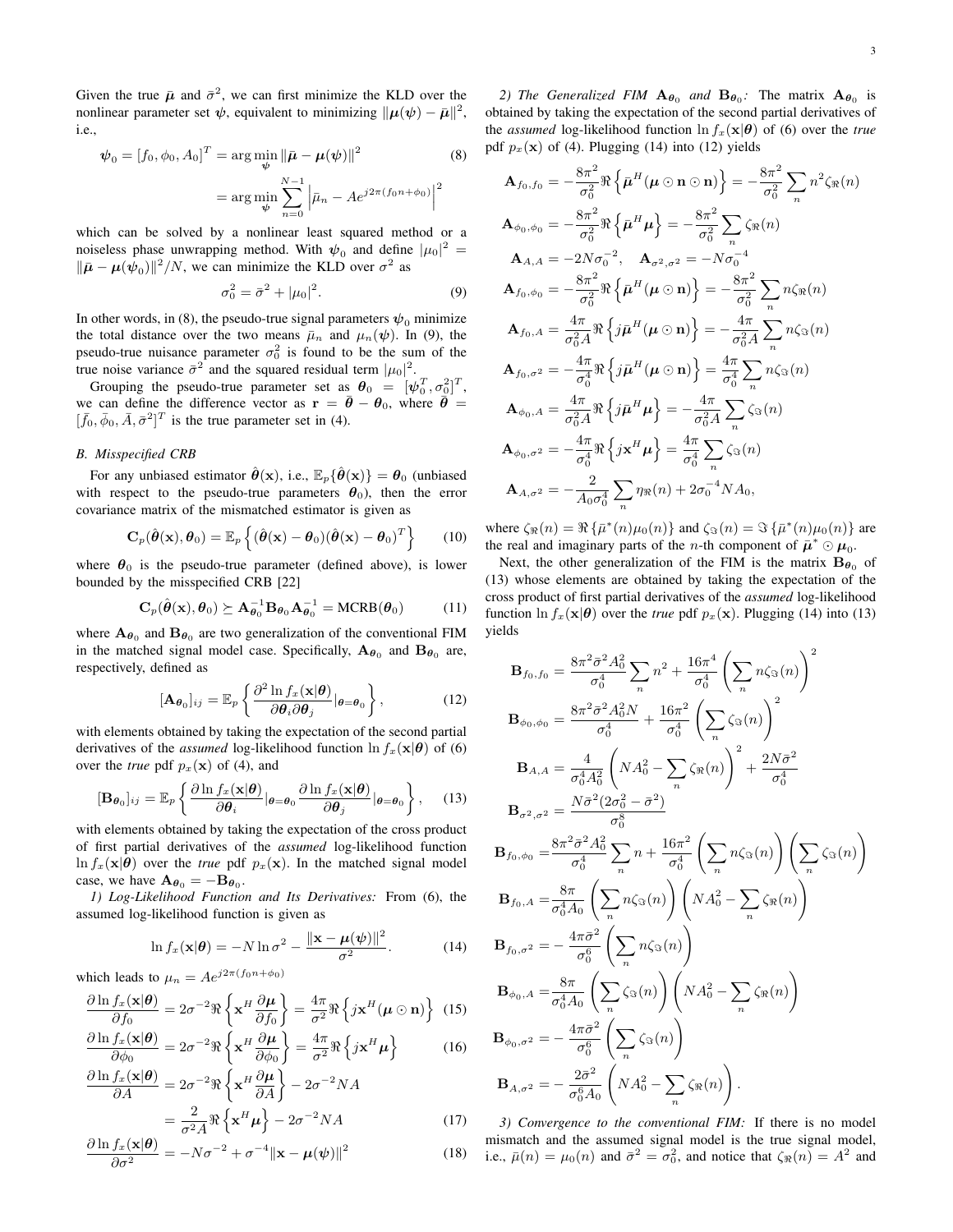

Fig. 2. The time-frequency pattern of the FMCW source (a) and frequency



Fig. 3. The effect of source nonlinearity of a 79-GHz FMCW system.

deviation as a function of bandwidth (b).

 $\zeta_{\Im}(n) = 0$ , the above misspecified FIMs  $\mathbf{A}_{\theta_0}$  and  $\mathbf{B}_{\theta_0}$  reduce to the conventional ones

$$
-\mathbf{A}_{\theta_0} = \mathbf{B}_{\theta_0} = \mathbf{I} = \begin{bmatrix} \frac{8\pi^2 A_0^2 \sum n^2}{n} & \frac{8\pi^2 A_0^2 \sum n}{\sigma_0^2} & 0 & 0\\ \frac{8\pi^2 A_0^2 \sum n}{\sigma_0^2} & \frac{8\pi^2 A_0^2 N}{\sigma_0^2} & 0 & 0\\ 0 & 0 & \frac{2N}{\sigma_0^2} & 0\\ 0 & 0 & 0 & \frac{N}{\sigma_0^4} \end{bmatrix}.
$$
\n(19)

On the other hand, we have  $-\mathbf{A}_{\theta_0} \neq \mathbf{B}_{\theta_0} \neq \mathbf{I}$  in the case of mismatched model.

#### *C. A Lower Bound on Mean Squared Error of Range Estimation*

Given the difference vector  $\mathbf{r} = \bar{\boldsymbol{\theta}} - \boldsymbol{\theta}_0$  and the misspecified CRB of (11), a lower bound on the MSE for the estimate of the true parameter vector  $\bar{\theta}$  under the source nonlinearity is given as

$$
\mathbf{M}_{p}(\hat{\boldsymbol{\theta}}(\mathbf{x}), \bar{\boldsymbol{\theta}}) \stackrel{\triangle}{=} \mathbb{E}_{p} \left\{ (\hat{\boldsymbol{\theta}}(\mathbf{x}) - \bar{\boldsymbol{\theta}}) (\hat{\boldsymbol{\theta}}(\mathbf{x}) - \bar{\boldsymbol{\theta}})^{T} \right\} \n= \mathbf{C}_{p}(\hat{\boldsymbol{\theta}}(\mathbf{x}), \bar{\boldsymbol{\theta}}) + \mathbf{r}\mathbf{r}^{T} \n\geq \mathbf{A}_{\boldsymbol{\theta}_{0}}^{-1} \mathbf{B}_{\boldsymbol{\theta}_{0}} \mathbf{A}_{\boldsymbol{\theta}_{0}}^{-1} + \mathbf{r}\mathbf{r}^{T}
$$
\n(20)

It is seen that the MSE of the parameter estimates is bounded by the misspecified CRB and the outer product of the difference vector. For the range estimate, the lower bound is given as

$$
M_p(\hat{R}(\mathbf{x}), \bar{R}) \succeq \left(\frac{c}{2\alpha \Delta T}\right)^2 \left[\mathbf{A}_{\boldsymbol{\theta}_0}^{-1} \mathbf{B}_{\boldsymbol{\theta}_0} \mathbf{A}_{\boldsymbol{\theta}_0}^{-1}\right]_{1,1} + \left(\frac{c}{2\alpha \Delta T}\right)^2 (f_0 - \bar{f}_0)^2
$$
(21)

where  $[\cdot]_{1,1}$  denotes the first diagonal element of the matrix.

#### IV. NUMERICAL RESULTS

In the following, we consider an automotive FMCW radar at the 79-GHz frequency band. The system parameters are given as: the



Fig. 4. Misspecified CRB on estimation of pseudo-true range parameter.



Fig. 5. Lower bounds on estimation of pseudo-true and true range parameters.

center frequency  $f_c = 79$  GHz, the bandwidth  $B = 4$  GHz, the chirp duration  $T = 65 \mu s$ , the sampling frequency  $f_s = 20 \text{ MHz}$ , and the target is located 10m away from the FMCW transceiver. Fig.2 (a) shows the spectra of ideal (without source nonlinearity) and effectively transmitted (with source nonlinearity) FMCW sources and Fig.2 (b) shows the frequency deviation as a function of sweeping bandwidth. It is seen that the effectively transmitted FMCW waveform has a slightly higher frequency (up to 0.15%) than the ideal frequency at the beginning and lower frequency (up to  $-2.5\%$ ) at the end. The effect of this source nonlinearity on the range spectrum is shown in Fig. 3. In Fig. 3 (a), the spectrum peak is well focused on the true target distance of 10 m, while the peak in Fig. 3 (b) is distorted and slightly shifted to  $R_0 = 9.99955$ m along with multiple sidelobes.

Fig. 4 shows the misspecified CRB of (11) using the generalized FIM  $A_{\theta_0}$  and  $B_{\theta_0}$  and compares it with mean-squared errors (MSEs) obtained from Monte-Carlo simulations. It is found that the maximum likelihood range estimator is unbiased with respect to the pseudotrue range parameter  $R_0 = 9.99955$ m. For a wide range of SNRs, the MSEs (denoted as blue dots) with respect to the pseudo-true range parameter match well with the analytical misspecified CRB (denoted as blue dash line). By taking into account the difference between the pseudo-true and true range parameters, we can compute the lower bound of (21) for the MSEs of range estimates with respect to the true range at 10m. This lower bound (denoted as blue dash line) on the true range estimation is compared with the MSEs